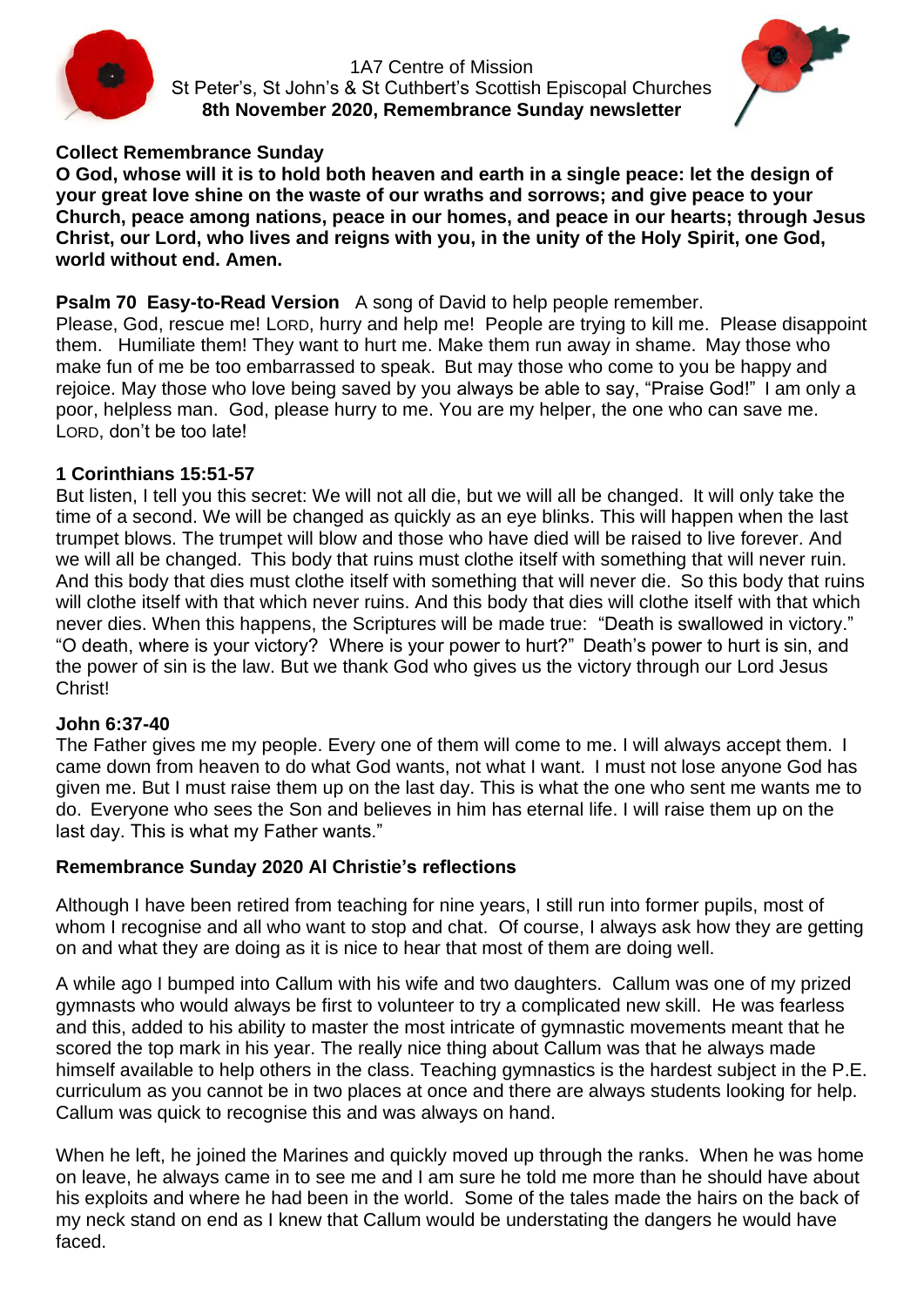He came in to school to see me the week before I retired and we sat down to chat over a cup of tea. He proudly informed me that he was now a Royal Marine Commando and had just returned from Afghanistan where he had been asked to work as a member of an elite force. In answer to my question "was it dangerous", he replied " I'll let you make your own mind up" Apparently he and a fellow Commando crept out under the cover of darkness, dug a fox hole and during the hours of daylight spied on the Taliban. They then communicated with the main force and gave them the Taliban position. Aircraft then came in and bombed the enemy using specialised bombs. As night fell the two Commandos made it back to their own lines. I asked what would have happened had they been discovered and Callum merely faced his palms upwards and shrugged his shoulders.

It made me quite sad and indeed angry at the time to think that young men like Callum were being asked to risk their lives in a foreign country to fight an enemy most of us would never encounter. Of course, I was wrong as there is nowhere in the world which is not touched by terrorism and Callum and his colleagues were doing their bit to help keep us all safe.

My wife, Mary, recently cut a poem out of the paper called "Why do you wear a poppy Beth?" and I would like to share part of it with you.

When people see your poppy Beth, they'll see how proud you are , to remember all those fighting for our country near and far. I am only 10 years old but it's important that I know they were fighting for our freedom, in the wars so long ago.

It is because of those still fighting in wars across the world, that I can sleep safely in my bed free from any cares. Lots of these still fighting to keep our country free are brave mums and dads of children, just like me

It's why it's so important whilst they are fighting hard to look after all the children to keep them safe from harm. Because children are the future of the country in which we live, the very country that our forces are fighting to protect.

So when I wear my poppy so proudly on my chest, it's there to show our forces really are the best

I am sure that you will be able to get the whole poem on line It's worth a read. We keep it pinned on the notice board in the kitchen and it reminds me how lucky we are to have young men and women in our armed forces to help keep us safe. As we remember all those who gave their lives in wars all over the world, we also must remember those still fighting to keep us safe and as we observe our silence on this special Sunday let's say a quiet prayer for youngsters like Callum.

#### **Intercessions for Remembrance Sunday**



Loving God, we recognise our responsibility to encourage and uphold one another and to live together in peace and love. We also recognise our needs and our human weaknesses and come to you now with our prayers and petitions.

#### **Lord, in your Mercy: Hear our Prayer**

Holy God, we pray for our church leaders, that they will be guided in their ministry by the influence of the Holy Spirit and that the Church, in the power of the Spirit, may make the Gospel understandable to people of every race, language, and culture. That the Holy Spirit of Peace may unite and reconcile the peoples and nations of the earth, bringing an end to war, hatred, and discrimination.

# **Lord, in your Mercy: Hear our Prayer**

Creator God, we pray for your world, of which your Son is King. We pray for peace, reconciliation and healing in the places of war, hatred and terrorism. We pray that the nations of this world may be united and subject to the rule of Christ the King, through whom and for whom all things were created

# **Lord, in your Mercy: Hear our Prayer**

Mighty God, we commend to your gracious care and keeping all the men and women in who serve in the Navy, the Army, or the Air Force, at home and abroad. Defend all who face danger and put their lives at risk so that others might live in safety and give them the courage to face the perils of active service. Comfort all worried families, whose loved ones are in danger: surround them with your love, protect them from all harm and help them to know that nothing can separate them from your love.

# **Lord, in your Mercy: Hear our Prayer**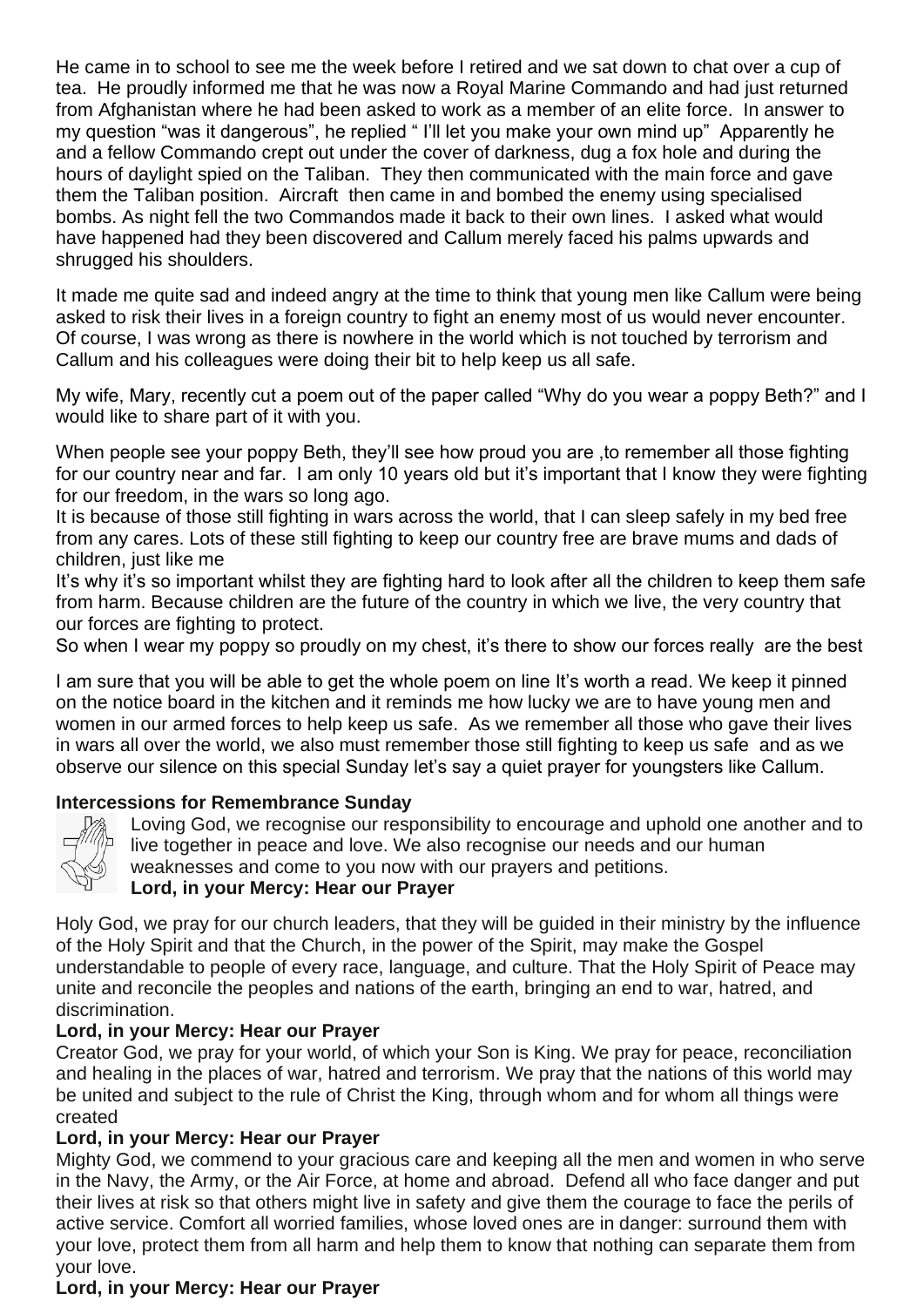Gracious God, we pray for medics and chaplains, and all who support the suffering: give them wisdom and skill, sympathy and patience to minister to the sick and wounded and to all prisoners and captives. We especially pray for all who returned from the field of combat with injuries both physical and mental which have ruined their young lives and for the charities and organisations which support them in their convalescence.

# **Lord, in your Mercy: Hear our Prayer**

Merciful God, we pray for those fallen in battle who gave their lives in the cause of freedom and in defence of peace and justice. We remember too all civilians and non-combatants who died in the fighting: surround all who are bereaved with compassion, and give them a patient faith in their suffering.

# **Lord, in your Mercy: Hear our Prayer**

Everlasting God, wash away the wounds of war, violence, and hatred, help us to recognise how blessed Jesus named the peacemakers and to know that if we really wish for a peaceful world we should honestly pray – "Let it begin with me."

Merciful Father: **accept these prayers for the sake of your Son, our Saviour, Jesus Christ. Amen**

> They shall grow not old, as we that are left grow old: Age shall not weary them, nor the years condemn. At the going down of the sun and in the morning We will remember them.





As part of the ongoing response to the Coronavirus pandemic the Scottish Episcopal Church (SEC) will be broadcasting video coverage of Eucharistic services via its website, social media channels and YouTube channel. The web page is located at [www.scotland.anglican.org/broadcast-sunday](http://www.scotland.anglican.org/broadcast-sunday-worship)[worship](http://www.scotland.anglican.org/broadcast-sunday-worship)



For those who are not online the Archbishop of Canterbury has set up a Freephone Daily Hope service of hymns, prayers and readings. It is available 24 hours a day on 0800 8048044

Join Pip this week at Holy Trinity at<https://www.holytrinitymelrose.org/> and click on the link - Holy Trinity YouTube channel. 11.00am<https://www.youtube.com/channel/UCJkxEgnglnze4SeN4I54Ecw>

St John's Selkirk now has their weekly Sunday services on their YouTube channel, with several (different) familiar voices each week, music, inspirational quotes and images

at https://www.youtube.com/channel/UC9ITNAH6VHZkqM0NiH6Vt9w available from 10am each Sunday morning..



11am to 11:30 every Wednesday morning.

<https://us02web.zoom.us/j/87979280424?pwd=UEJzRXk0UFpVcnJuaUVZTzJvaE92UT09> Meeting ID: 879 7928 0424 Password: 023545 Host: Tim Hatton

Bible Studies hosted on Zoom - all are welcome. Wednesday 7:30pm & Thursday 10:30am hosted by<br> **CHAPLE MARK** John Marsden



John Marsden Follow this link

: <https://zoom.us/j/7538094986?pwd=Q0x4YVk2b3Y5eEt0VkoxS0ZWVWxGUT09>

or use this information to open a Zoom meeting: Meeting ID: 753 809 4986 Password: 751474



Home Communion is only available to those people can't come out or get to church for self isolation reasons. Please book through Sheena then Simon will contact to arrange a time.

Reserved Sacrament is still suspended until further notice due to corona virus restrictions.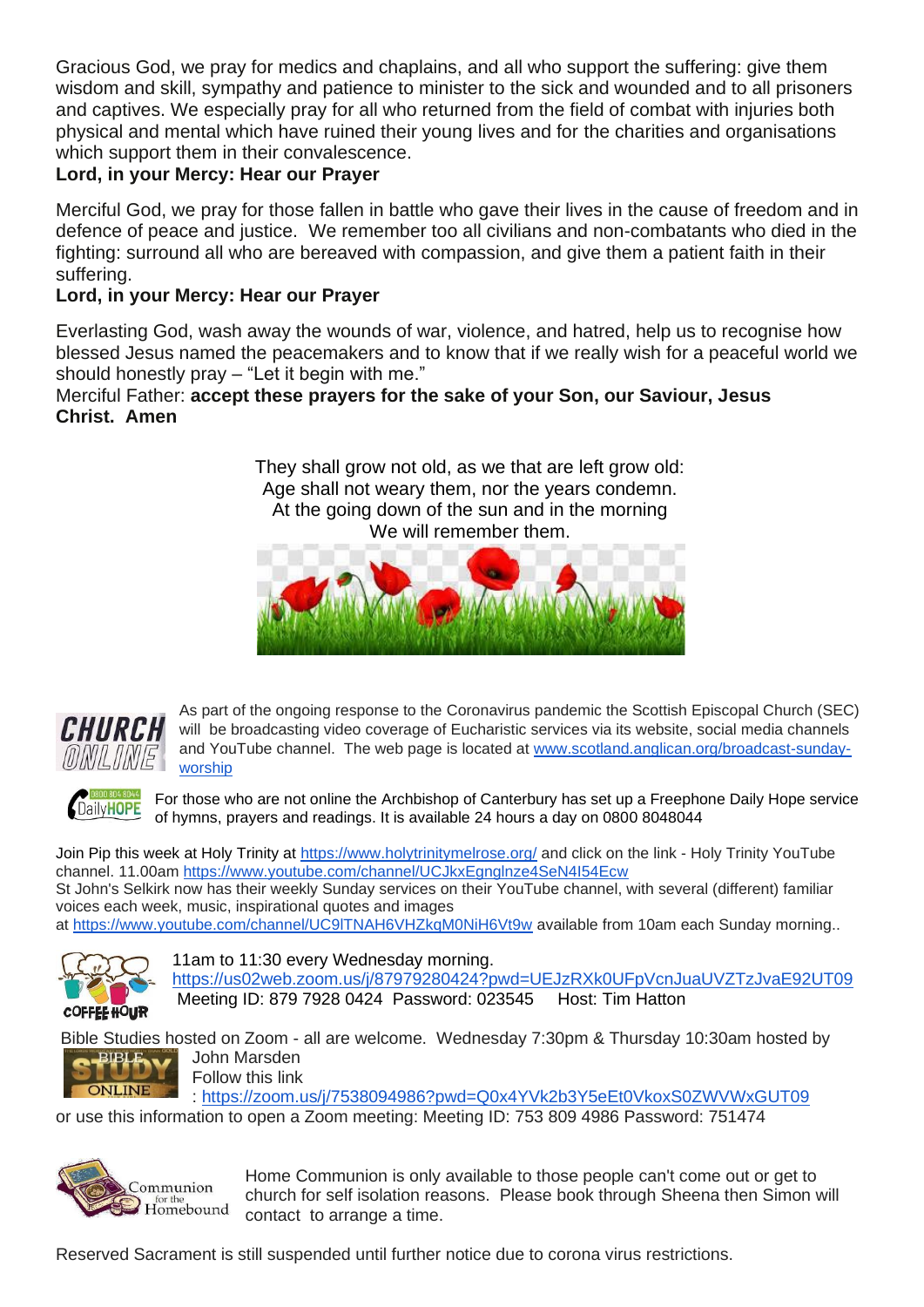# **IF YOU NEED SUPPORT**

**Priest in charge of St Peter's, St John's & St Cuthbert's Rev Simon Cake 07710523856 [cakekands@btinternet.com](mailto:cakekands@btinternet.com)**

**St Peter's pastoral support contact Monica Reynolds 01896 757114 [monica@tempelstowe.com](mailto:monica@tempelstowe.com) St Peter's prayer support Muriel Lounsbach 01896 831418 gordon.lounsbach@btinternet.com Tim Hatton (A7 Church Army) 07784872307 [tim.w.hatton@gmail.com](mailto:tim.w.hutton@gmail.com) St Cuthbert's pastoral and prayer contact Sue Crozier 01450 376499** 

**[susancrozier17@yahoo.co.uk](mailto:susancrozier17@yahoo.co.uk)**

**St John's pastoral and prayer contact Margaret Moyes [mmoyes2@gmail.com](mailto:mmoyes2@gmail.com)**

#### **Opening for communal worship from September[.](https://l.facebook.com/l.php?u=https%3A%2F%2Fwww.strava.com%2Factivities%2F4115144364%3Ffbclid%3DIwAR2dp0V7bZw56KZNe7vvvP6qvLImkA5BNccKKFT60WPFMxOmexhBDMqE1hk&h=AT06T4e_7h6ZApB1oGWjk7pLBQ-K3FrXkDzPu-3dIUW9Yq2uWgVHvA1iH9D2G0qHAEzsVf6iZSPLYjt6IIPAEnVxcjXeHb_PKNtCimTKWYec9eSyBG-fhPgCt_GQiLPKta1r&__tn__=H-R&c%5b0%5d=AT0geC5tx4HBtnuUp3gCeEzYdFpe7hKghWt3IPt71OMD54KpTLRZ2BoA0MuMeWwHlfudxO2cBtPJ9so98nMDTcbxTJGAgh-8HbIfpS2DmXnwskBFa3Rkq0KNMefG4EVpFLNqSFOwfcU5q9TBFeRBz7HaUNslyrmv_jq4-z_aqyrBursxAXDT8wGoXyLBHCyTB8npD5HEm393dr1yc9xU8_Tzaw)**



St John's still has no date for getting back to using the church.

St Peter's 10.30am services on 1<sup>st</sup> and 4<sup>th</sup> Sundays will be Communion with Simon or other clergy. 2<sup>nd</sup> & 3<sup>rd</sup> Sundays will be Service of the Word. Thursday mornings will be a Said Communion service.

St Cuthbert's 10.30am services on  $2^{nd}$  &  $3^{rd}$  Sundays will be Communion, 1<sup>st</sup> & 4<sup>th</sup> Sundays Service of the Word. Wednesdays at 11.00am will be Said Holy Communion. Please remember to bring a face covering to wear unless you have health issues and the service booklet and newsletter which contains the readings etc for the week.

#### **WHEN YOU ARRIVE FOR THE SERVICE AT EITHER ST CUTHBERT'S OR ST PETER'S PLEASE BE READY TO FILL IN THE FORM FOR GOVERNMENT TRACK AND PROTECT. YOU NO LONGER NEED TO LET SHEENA KNOW IF YOU ARE PLANNING TO ATTEND**

# **Spiritual Communion**

Here is a prayer that can be used at 10.30 on Sundays when Simon will be celebrating the Eucharist

For an Act of spiritual Communion, the following prayer -

My Jesus,

I believe that you are present in the most Holy Sacrament.

I love you above all things, and I desire to receive you into my soul.

Since I cannot at this moment receive you sacramentally, come at least spiritually into my heart. I embrace you as if you were already there and unite myself wholly to you.

Never permit me to be separated from you. Amen.



**Open Invitation from the Church of Scotland** This year's Denis Duncan Lecture is on the evening of Monday 16th November, from 7pm – 9pm. This free event is online and the speaker will be Ruth Harvey, Leader of the Iona Community. The title for the lecture is "Where healing and reconciliation meet". You will also hear from Gillian Straine, Director of the Guild of Health & St. Raphael, as she shares about their new initiative "Healthy Healing Hubs". The Moderator of the General

Assembly of the Church of Scotland, Martin Fair, will form part of the panel to answer any questions following the lecture. More info and a registration form can be found on: [https://denis](https://denis-duncan-lecture-2020.eventbrite.co.uk/)[duncan-lecture-2020.eventbrite.co.uk/](https://denis-duncan-lecture-2020.eventbrite.co.uk/) 

I have recently read "The Great Silence" by Juliet Nicholson. It is about the period between the Armistice in 1918 and the burial of the Unknown Soldier on 11<sup>th</sup> November 1920. I have done a wee bit of research about this occasion. I hadn't known that the unveiling of the Cenotaph happened on the same day nor did I know about the huge crowds who lined the route in complete silence as the gun carriage made its way to Westminster Abbey. The soldier might have been one of their own.

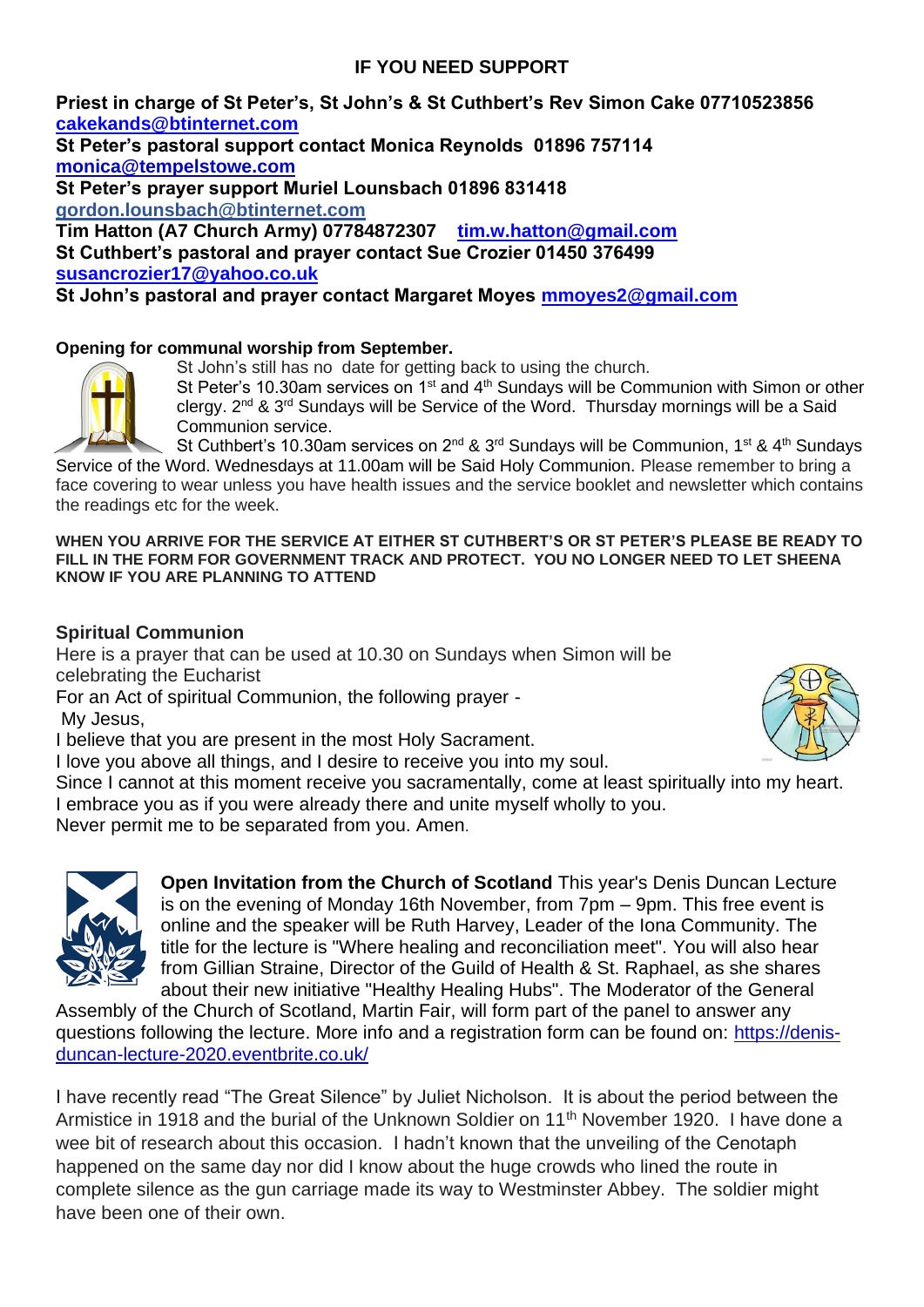

On the morning of 11th November 1920 the coffin was placed, by the bearer party from the 3rd Battalion Coldstream Guards, on a gun carriage drawn by six black horses of the Royal Horse Artillery. Its first stop in Whitehall where the Cenotaph was unveiled by [King George V.](about:blank) The King

placed his wreath of red roses and bay leaves on the coffin. His card read "In proud memory of those Warriors who died unknown in the Great War. Unknown, and yet well-known; as dying, and behold they live. George R.I. November 11th 1920". Then the carriage made its way to the north door of Westminster Abbey. The coffin was borne to the west end of the nave through the congregation of around 1,000



mourners including 100 widows and mothers who had lost all of their sons and a guard of honour of 100 holders of the Victoria Cross (from all three services).



During WW1, much of the fighting took place in Western Europe. The countryside was blasted, bombed and fought over repeatedly. Previously beautiful landscapes turned to mud; bleak and barren scenes where little or nothing could grow. © IWM (Q 1558)

There was a notable and striking exception to the bleakness - the bright red Flanders poppies. These resilient flowers flourished in the middle of so much chaos and destruction, growing in the thousands upon thousands. In the Spring of 1915

Shortly after losing a friend in Ypres, a Canadian doctor, Lieutenant Colonel John McCrae was moved by the sight of these poppies and that inspiration

led him to write the now famous poem 'In Flanders Fields'.

# **The spread of the poppy as a symbol**

The poem inspired Moina Michael to adopt the poppy in memory of those who had fallen in the war. She campaigned to get it adopted as an official symbol of Remembrance

Also involved with those efforts was a French woman, Anna Guérin who was in the UK in 1921 where she planned to sell the poppies in London.

There she met Earl Haig, founder of the Royal British Legion, who was persuaded to adopt the poppy as an emblem for the Legion in the UK. The Legion, which had been formed in 1921, ordered nine million poppies and sold them on 11 November that year.

The demand for poppies in England continued unabated and was so high, in fact, that few poppies actually managed to reach Scotland. To address this and meet growing demand, Earl Haig's wife Dorothy established the 'Lady Haig Poppy Factory' in Edinburgh in 1926 to produce poppies exclusively for Scotland.

Today, over five million Scottish poppies (which have four petals and no leaf unlike poppies in the rest of the UK) are still made by hand by disabled ex-Servicemen at Lady Haig's Poppy Factory each year and distributed by our sister charity **Poppyscotland**.



With restriction affecting sales of poppies this year why don't you go online to the Poppy Scotland website and buy something from them.

Also put a poppy in your window – I have attached one to the owl in my window (didn't have a small bear!)